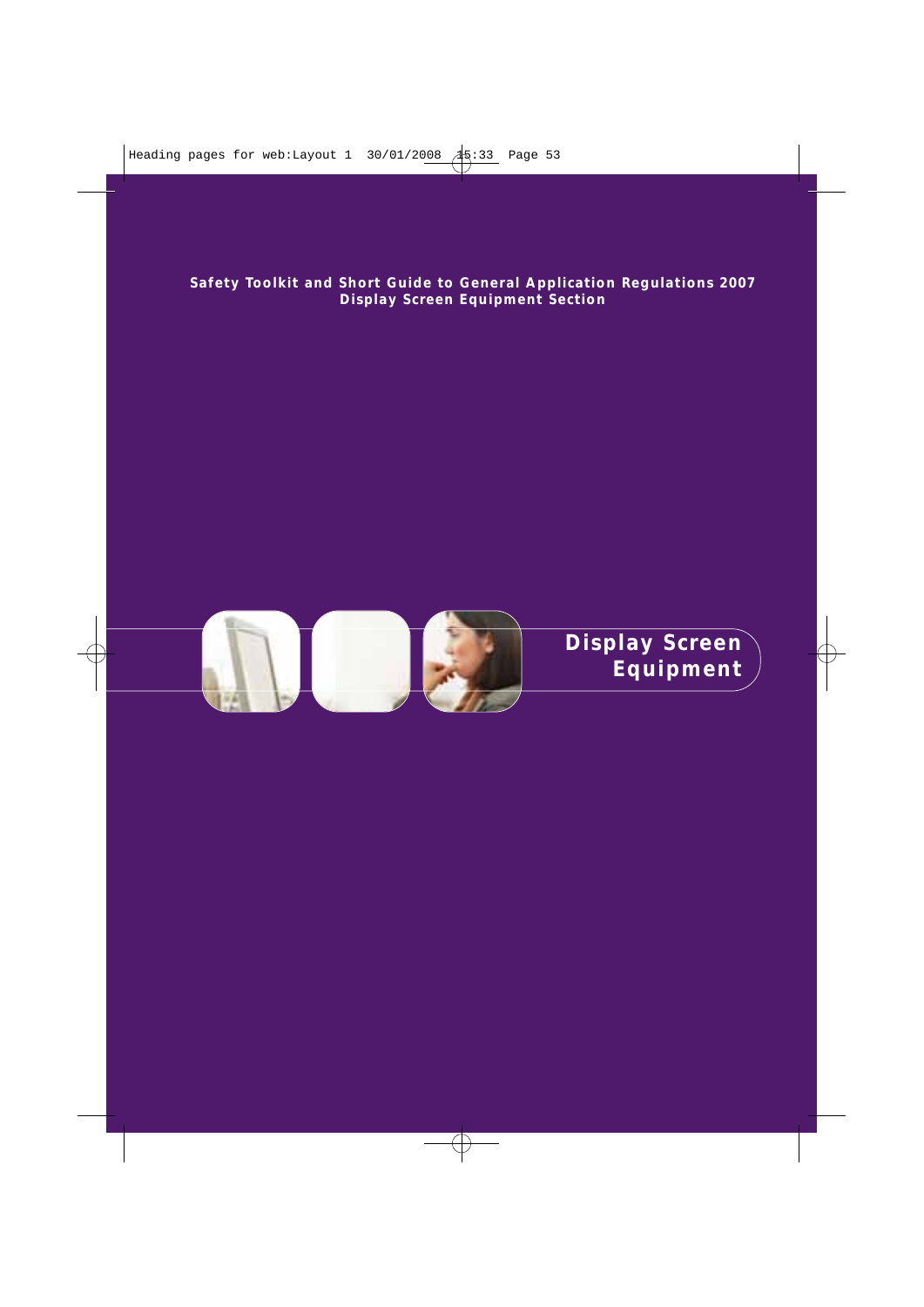Safety Toolkit and Short Guide to General Application Regulations 2007



# **Safety Toolkit**

The objective of the Toolkit is to provide guidance on the prevention of accidents or ill health at work and to provide a practical tool towards a safer workplace. It covers requirements of the Safety, Health and Welfare at Work (General Application) Regulations, 2007 as amended and is aimed specifically at small and micro businesses. It is not intended as a legal interpretation of the legislation. Legal advice should be sought where required.

Checklists provided are non-exhaustive and in no particular order

### **How do I use the Toolkit?**

The Toolkit is intended to assist you to monitor and improve standards of safety, health and welfare. It will assist you towards complying with the law.

- 1. Use the checklists to monitor how you're doing.
- 2. Make any required improvements.
- 3. If necessary, investigate further to find out what you need to do and set a timescale for achieving it.
- 4. Use the Action Date column to show when action taken.

Checklists provided are non-exhaustive and in no particular order.

At the end of each point in the check list reference is made to the corresponding part of the Regulations, for example (r51) indicates Regulation 51.

#### **Where can I get further advice?**

The Health and Safety Authority's website www.hsa.ie contains a large amount of additional information. Most of the information on the website can be accessed free-of-charge. The website has detailed guides on each section of these Regulations. Each guide contains advice on where to find further information.

The Health and Safety Authority's Workplace Contact Unit (WCU) is a helpdesk resource for employers, employees and the public. You can contact the WCU through

- $\triangle$  Locall: 1890 289 389 (Monday to Friday, 9am to 5pm)
- ▲ Fax: 01 614 7125
- ▲ Email: wcu@hsa.ie
- ▲ Write to: Workplace Contact Unit, Health and Safety Authority, Metropolitan Building, James Joyce Street, Dublin 1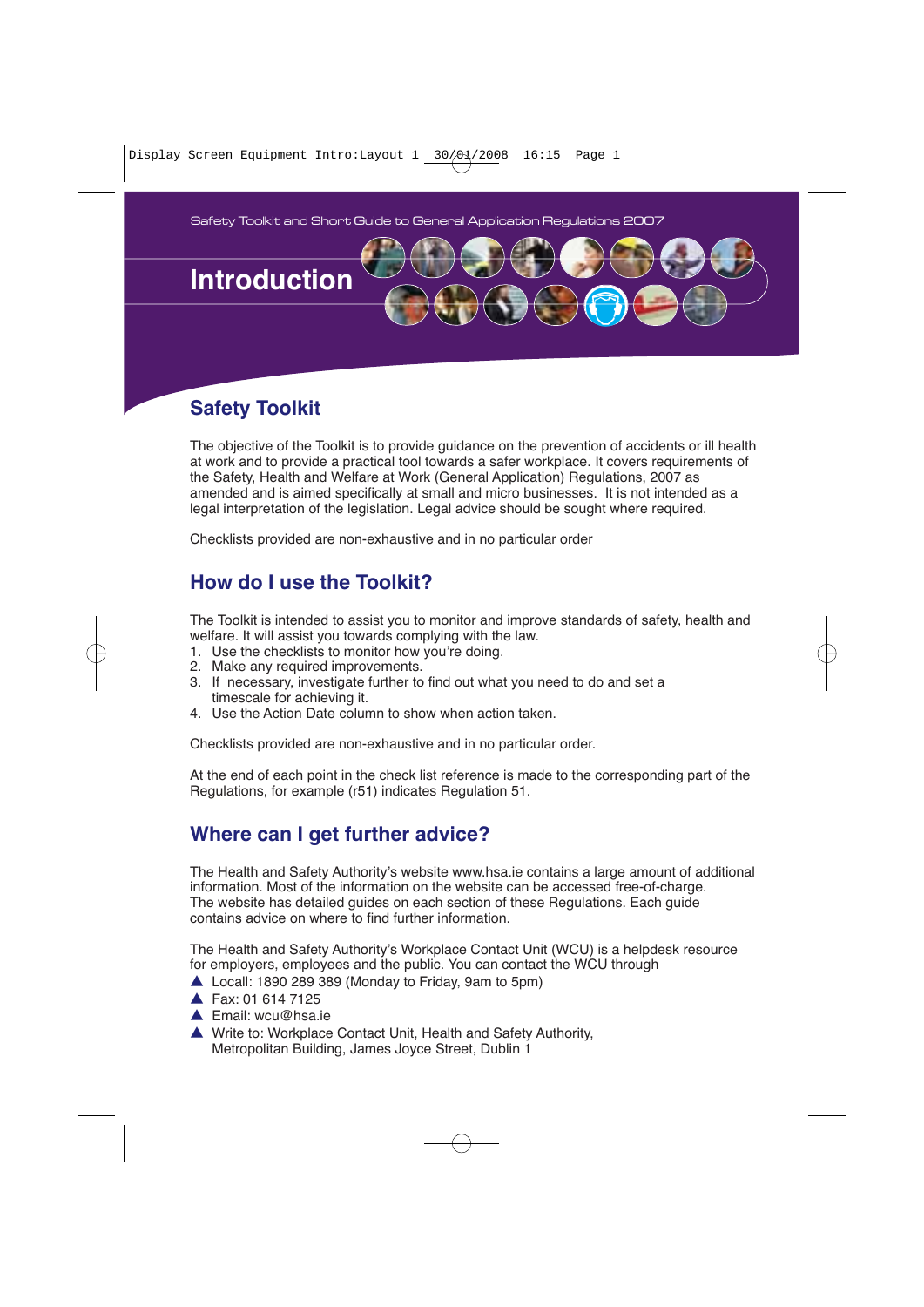

# **Display Screen Equipment**

#### **What does this section deal with?**

This section deals with display screen equipment and associated workstations including work chairs, work desks and associated work equipment. Employers are required to evaluate workstations. Appropriate steps must be taken to control risks identified. A competent person with the necessary skills, training and experience must complete this analysis.

It is not sufficient to allow employees use a software package to assess their workstations. The results of the workstation analysis must be shared and a written record kept of the analysis. Any changes to meet the requirements for equipment, environment and employee/ computer interface must be recorded.

#### **Does this section apply to all display screen equipment and users?**

The provisions only relate to employees who **habitually** use display screen equipment (VDUs) as a **significant** part of their normal work.

#### This section **does not apply** to

- $\triangle$  cabs for vehicles or machinery
- $\triangle$  computer systems on a means of transport
- $\triangle$  systems mainly for public use
- $\triangle$  portable equipment not in prolonged use
- $\blacktriangle$  calculators, cash registers and equipment with small data or measurement display, and
- $\triangle$  typewriters with a window

#### **Some Important Points**

- ▲ Employees are entitled to have their workstation assessed
- $\triangle$  Employees must be trained and given information
- ▲ Employees must have periodic breaks or changes of routine, away from VDUs
- ▲ Employees must be informed that they are entitled to eye and eyesight test
- ▲ Employees are entitled to eye and eyesight test before working with VDUs and at regular intervals
- ▲ Employees must be provided at no cost with spectacles required exclusively for display screen
- ▲ It is not sufficient to allow employees use a software package to assess their workstations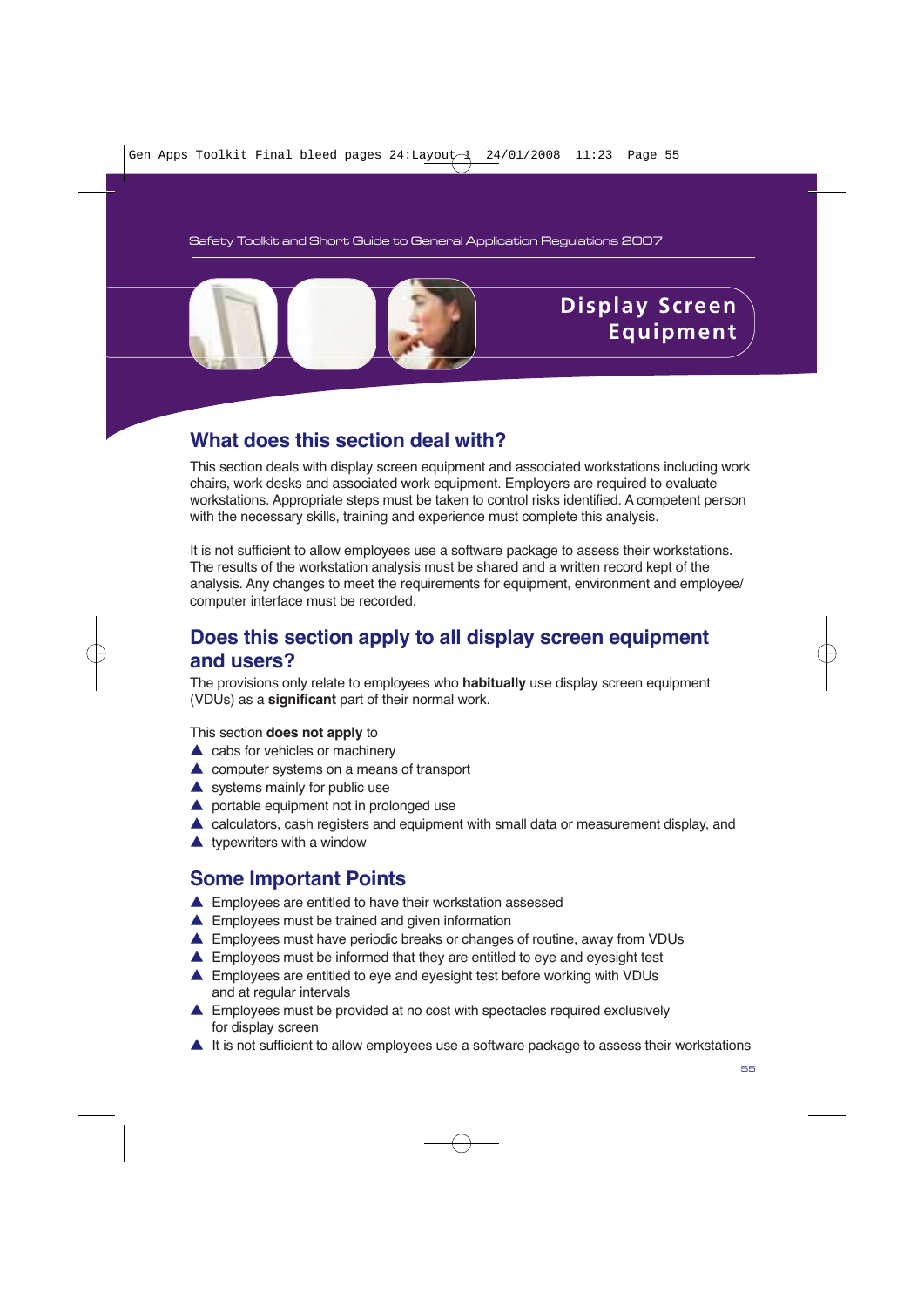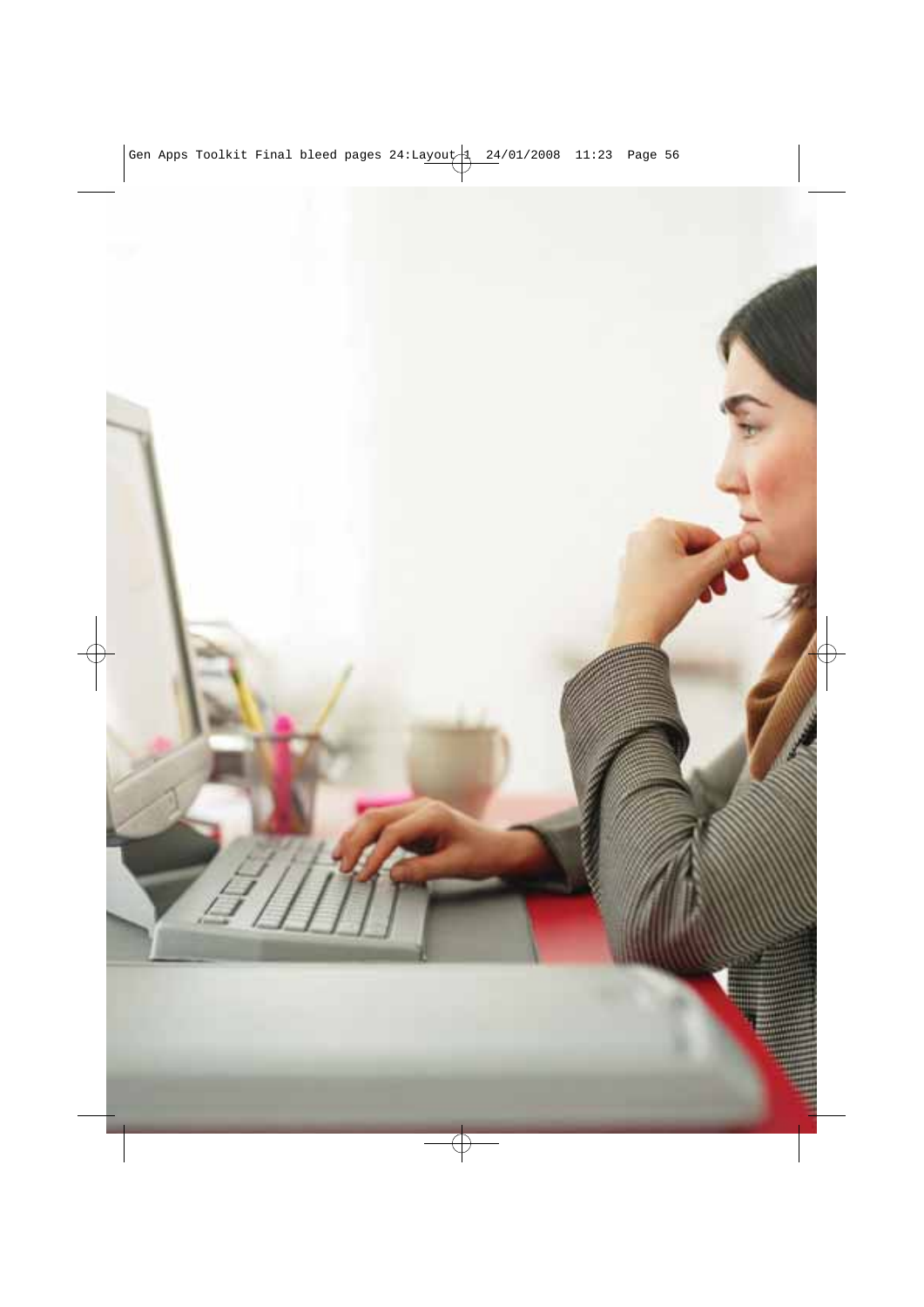## **Display Screen Equipment Checklist**

#### **Interpretation**

"display screen equipment", "employee" and "workstation" defined

"employee" means an employee who uses display screen equipment as a significant part of normal work

"workstation" includes chair and desk, accessories and immediate environment (r70)

|                                                                                                 | Actio<br>N/A<br>Yes<br><b>No</b> |
|-------------------------------------------------------------------------------------------------|----------------------------------|
| Is the equipment                                                                                |                                  |
| $\blacktriangle$ in a cab for vehicles or machinery (r71)                                       |                                  |
| $\triangle$ computer systems on a means of transport (r71)                                      |                                  |
| $\triangle$ systems mainly for public use (r71)                                                 |                                  |
| $\triangle$ portable equipment not in prolonged use (r71)                                       |                                  |
| ▲ calculators, cash registers and equipment with<br>small data or measurement display (r71) and |                                  |
| $\blacktriangle$ "typewriters with window" (r71)                                                |                                  |
| If YES to any above, do not proceed because this part does not apply                            |                                  |

| <b>Requirement</b>                                                                                                                                            | Yes | $N_0$                                                                                                                   | N/A | <b>Action</b> |
|---------------------------------------------------------------------------------------------------------------------------------------------------------------|-----|-------------------------------------------------------------------------------------------------------------------------|-----|---------------|
| General use of the equipment is not a risk (r72)                                                                                                              |     |                                                                                                                         |     |               |
| Analyse workstation, particularly as regards eyesight, physical<br>problems and stress (r72)                                                                  |     | $\sqrt{2}$                                                                                                              |     |               |
| On evaluation, have measures been taken to remedy risks,<br>taking account of minimum requirements in Schedule 4, and<br>additional or combined effects (r72) |     | $\left( \begin{array}{ccc} \cdot & \cdot & \cdot \\ \cdot & \cdot & \cdot \\ \cdot & \cdot & \cdot \end{array} \right)$ |     |               |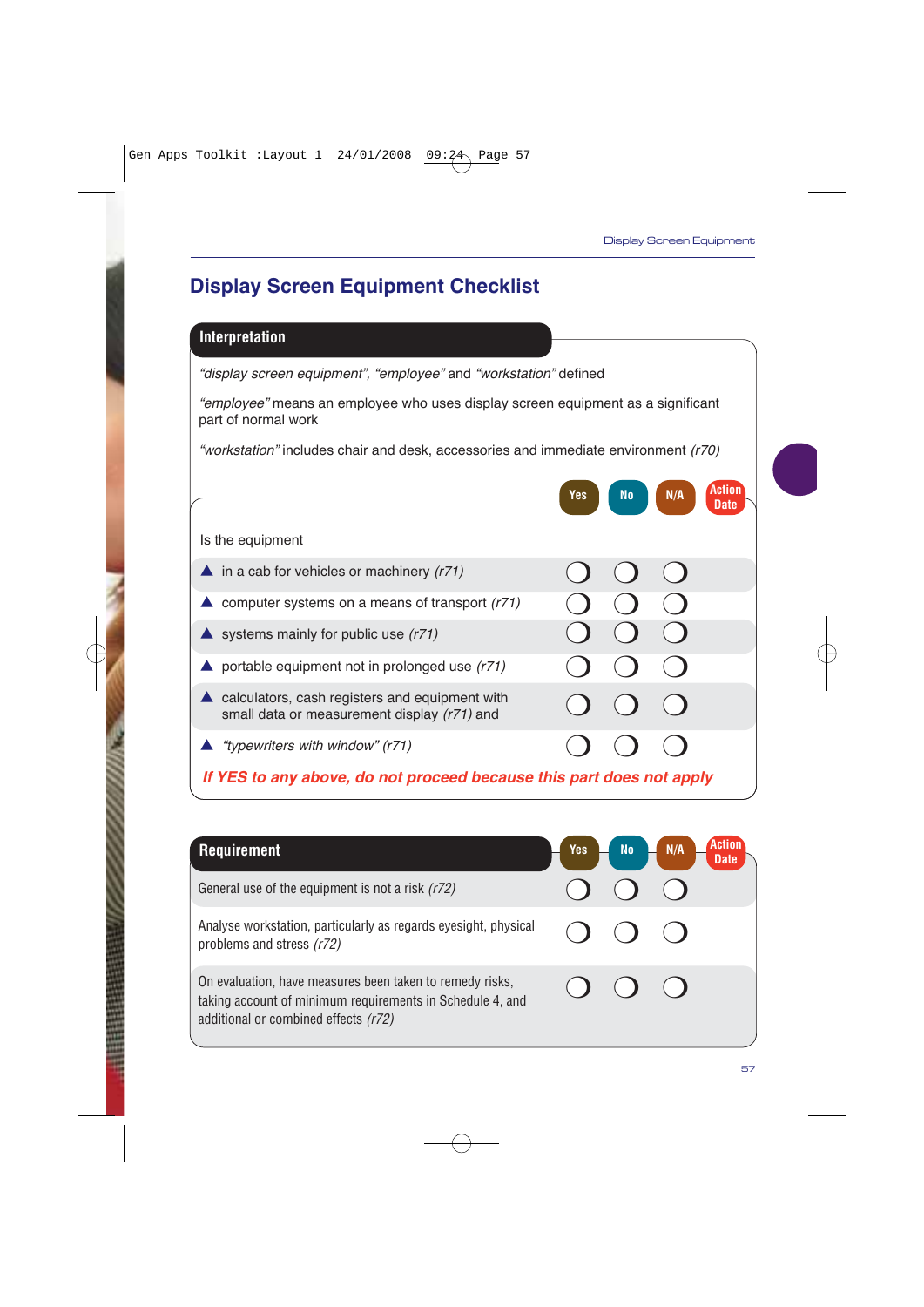| Requirement                                                                                                  | Yes | N <sub>0</sub> | N/A | <b>Action</b><br>Date |
|--------------------------------------------------------------------------------------------------------------|-----|----------------|-----|-----------------------|
| SCHEDULE 4 MINIMUM REQUIREMENTS FOR ALL DISPLAY<br><b>SCREEN EQUIPMENT</b>                                   |     |                |     |                       |
| <b>Equipment</b>                                                                                             |     |                |     |                       |
| <b>Display screen</b>                                                                                        |     |                |     |                       |
| Screen characters well defined and clearly formed, of adequate<br>size with adequate spacing (s4)            |     |                |     |                       |
| Screen image stable, with no flickering (s4)                                                                 |     |                |     |                       |
| Brightness or contrast easily adjustable (s4)                                                                |     |                |     |                       |
| Screen free of reflective glare and reflections (s4)                                                         |     |                |     |                       |
| Screen able to swivel and tilt (s4)                                                                          |     |                |     |                       |
| Separate base or adjustable table (s4)                                                                       |     |                |     |                       |
| <b>Keyboard</b>                                                                                              |     |                |     |                       |
| Keyboard with matt surface to avoid reflective glare (s4)                                                    |     |                |     |                       |
| Arrangement of keyboard and characteristics of keys to<br>facilitate use (s4)                                |     |                |     |                       |
| Symbols on keys adequately contrasted and legible (s4)                                                       |     |                |     |                       |
| Keyboard tiltable and separate from screen (s4)                                                              |     |                |     |                       |
| Space in front of keyboard sufficient to support hands<br>and arms $(s4)$                                    |     |                |     |                       |
| Desk or surface                                                                                              |     |                |     |                       |
| Desk or work surface sufficiently large, low-reflectance<br>surface $(s4)$                                   |     |                |     |                       |
| Document holder stable and adjustable and positioned to<br>minimise uncomfortable head and eye movement (s4) |     |                |     |                       |
|                                                                                                              |     |                |     |                       |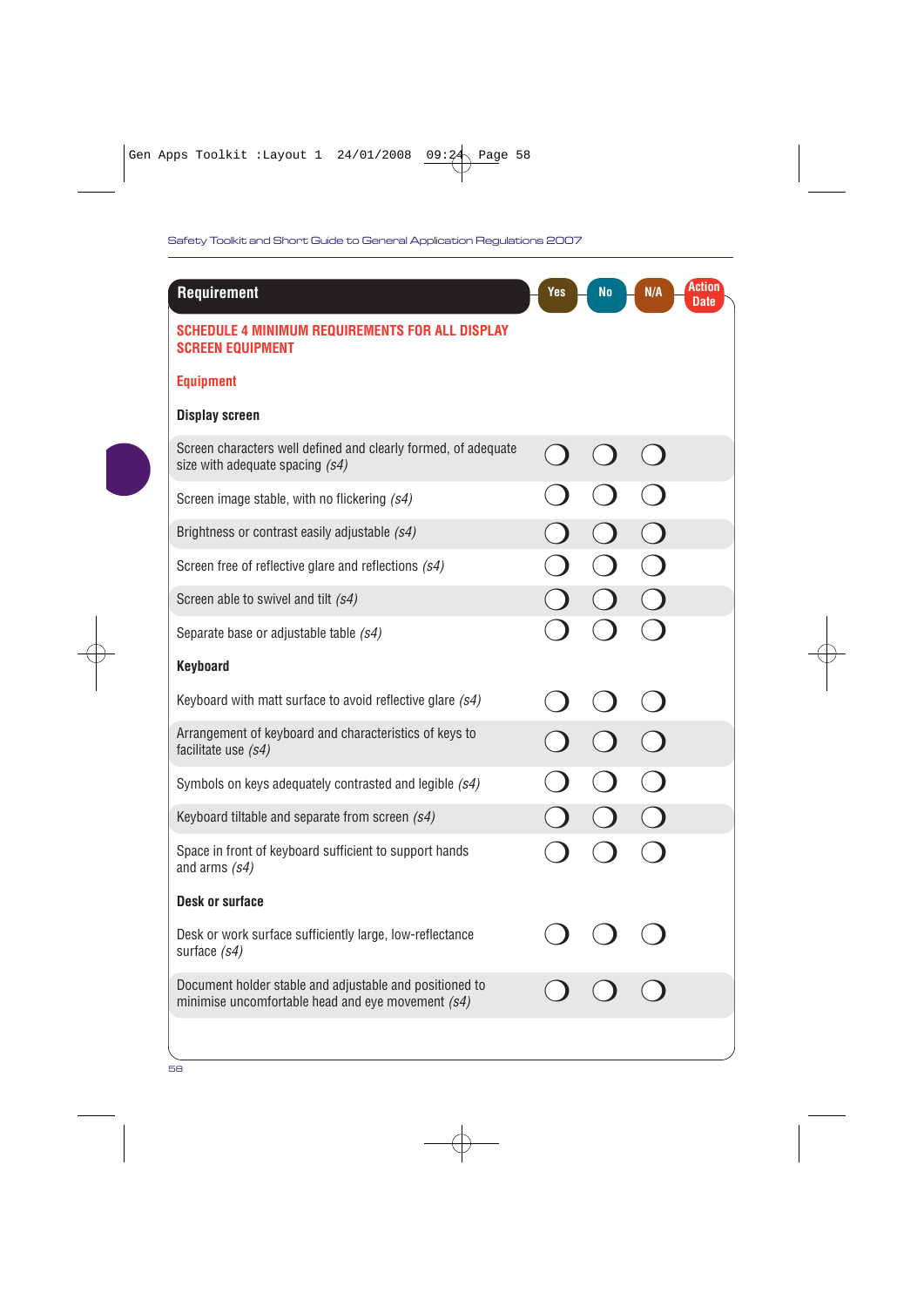| <b>Requirement</b>                                                                                   | Yes | N <sub>0</sub> | <b>Action</b><br>N/A<br>Date |
|------------------------------------------------------------------------------------------------------|-----|----------------|------------------------------|
| Chair                                                                                                |     |                |                              |
| Stable and easy freedom of movement and comfortable<br>position (s4)                                 |     |                |                              |
| Seat adjustable in height (s4)                                                                       |     |                |                              |
| Seat back adjustable in both height and tilt (s4)                                                    |     |                |                              |
| Footrest available to user who requires one (s4)                                                     |     |                |                              |
| <b>Environment</b>                                                                                   |     |                |                              |
| Dimensioned and designed to provide sufficient space to<br>change position and vary movements $(s4)$ |     |                |                              |
| Satisfactory lighting and appropriate contrast (s4)                                                  |     |                |                              |
| Glare and reflections prevented (s4)                                                                 |     |                |                              |
| Sources of light cause no direct glare or reflections on<br>the screen $(s4)$                        |     |                |                              |
| Windows fitted with suitable adjustable covering to<br>attenuate daylight (s4)                       |     |                |                              |
| All radiation reduced to negligible levels (s4)                                                      |     |                |                              |
| Noise taken into account, in particular so as not to distract<br>attention or disturb speech (s4)    |     |                |                              |
| Equipment shall not produce excess heat (s4)                                                         |     |                |                              |
| Is an adequate level of humidity maintained (s4)                                                     |     |                |                              |
| <b>Employee/Computer Interface</b>                                                                   |     |                |                              |
| Software suitable for task (s4)                                                                      |     |                |                              |
| Software easy to use and adaptable to employee's knowledge<br>or experience (s4)                     |     |                |                              |